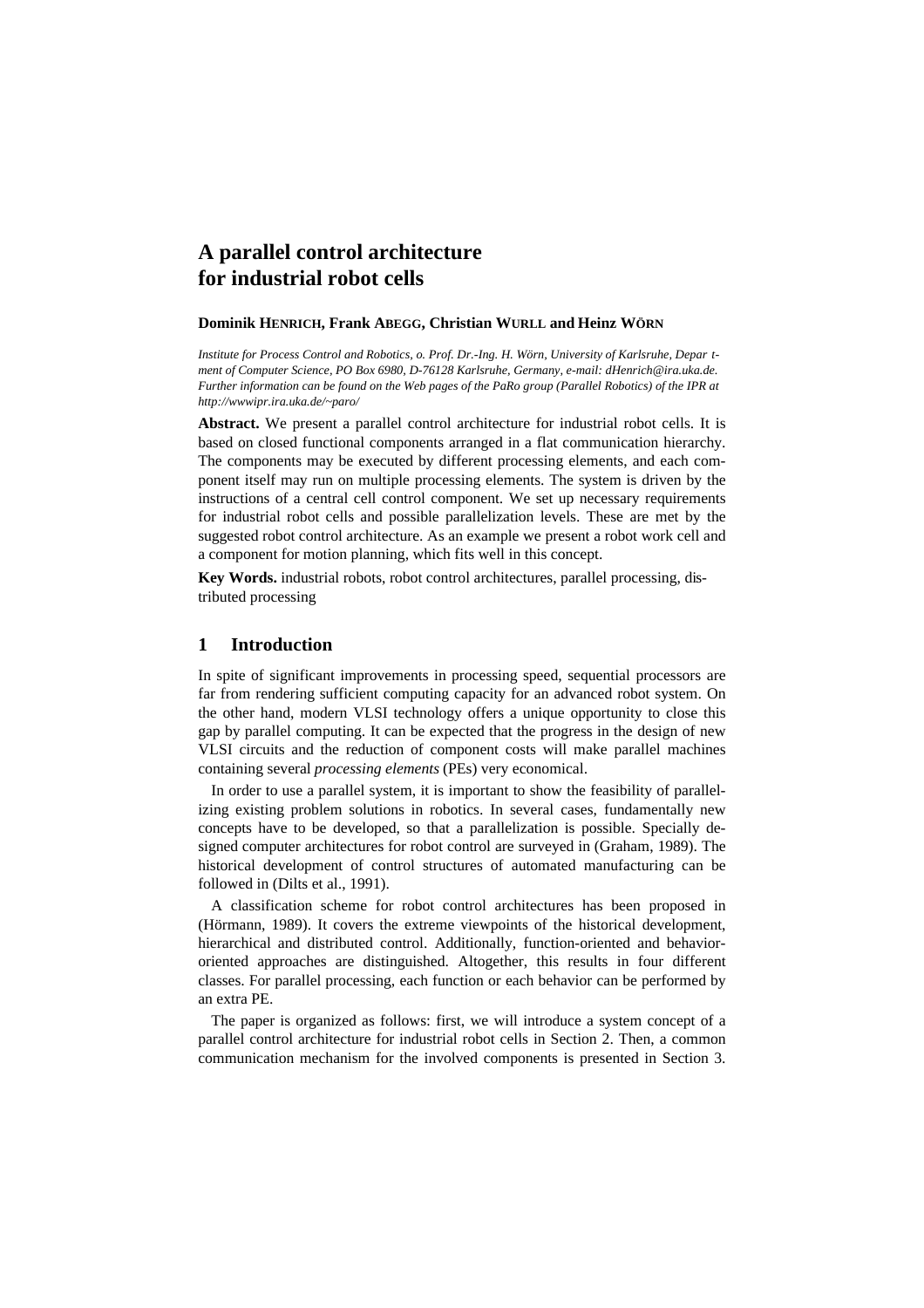An example for a parallel control architecture and for parallel components are outlined in Sections 4 and 5, respectively. The related work is presented and analyzed in Section 6. Finally, the paper closes with a conclusion and the future work in Section 7.

## **2 System Concept**

Before discussing parallel control architectures, it is important to explain what a control architecture is. According to (Dilts et al., 1991), a control *architecture* makes a control *system* from control *components*. The architecture determines the interrelationships between the components and the mechanisms for coordination.

Requirements on robot control architectures can be described from a general point of view (Fayek et al., 1993), for manufacturing systems (Dilts et al., 1991), and for software architectures of robot control (Fleury et al., 1994). Important requirements from the parallel processing point of view are reported in (Henrich and Höniger, 1997).

The goal of our system concept is to provide a scalable and flexible high level robot control architecture for a complex manipulation task that fulfills the requirements described in (Henrich and Höniger, 1997) and which covers many levels of parallelization. A definition of these levels can be found in the same reference. In order to provide high efficiency, our system is divided into subsystems with different functionality which may run on different PEs and communicate by an efficient message passing protocol.

By providing well defined and standardized interfaces for the subsystems, we make extensive use of commercially available software modules and processing hardware. For example, the real time kinematics control system of our robot is a commercial product purchased together with the robot. Thus, we can concentrate on developing the high level control architecture which is important for overall system efficiency.

In the following, a subsystem is also called a *component.* According to the definition of (Mehlhaus, 1994) a component implements a set of related functions and can either be a physical or a logical component. Logical components run as different processes in order to have the possibility to run them on different PEs for higher efficiency. Additionally, a component process can be parallelized at the algorithm level like the automatic motion planner described in Section 5.

The system of components from this abstract point of view is shown in Figure 1. Each component is linked to the interconnection unit. This *interconnection unit* may solely transfer messages from one component to another (communication) or may have some intelligence and decision capabilities (coordination). The set up of the system and the distribution of the component processes is done by the cell *configuration component* which is invoked only at the beginning of the cell process and is idle after the system has been investigated.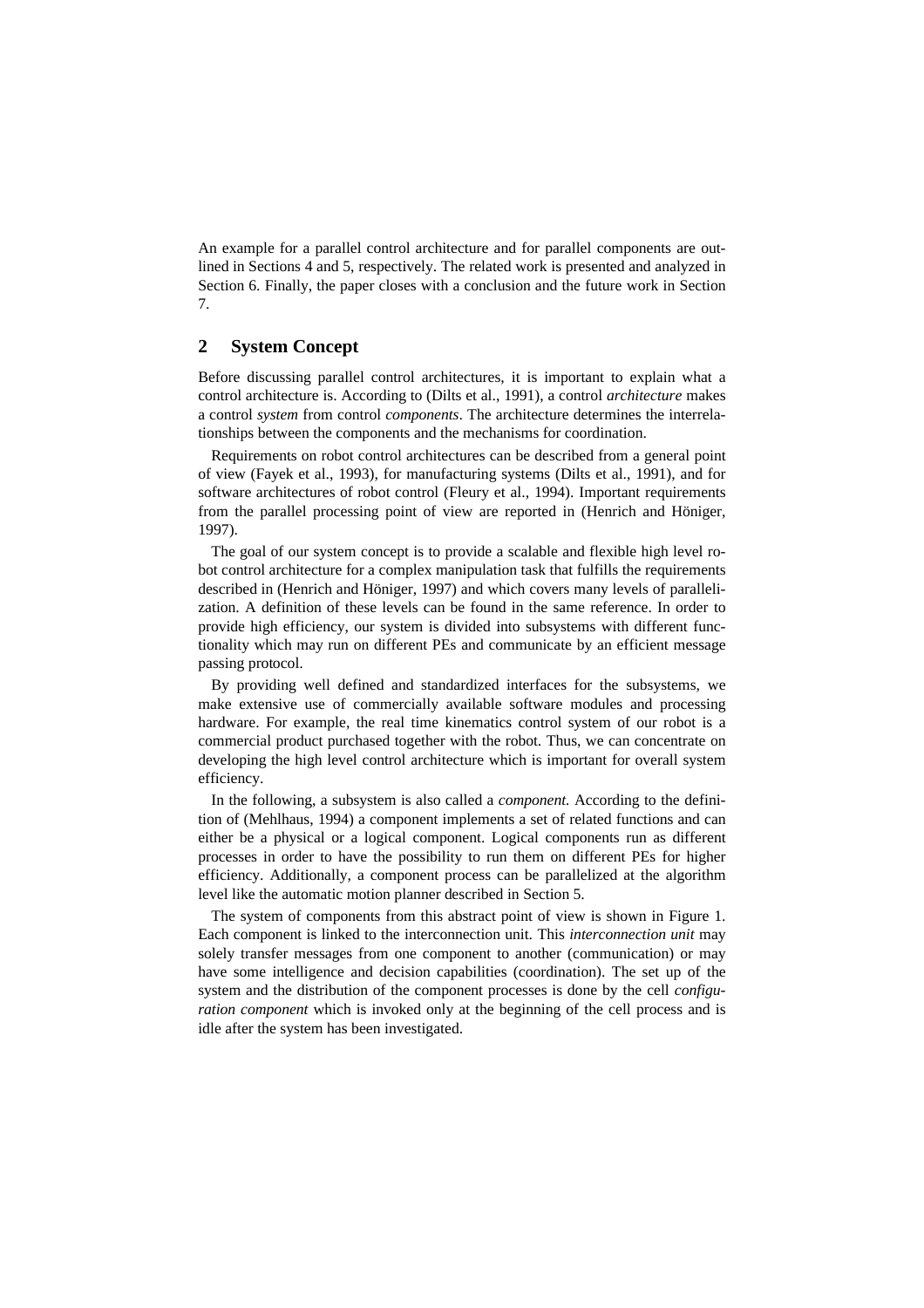Additionally, a graphical *user interface* and a high level cell *control component* are introduced. The latter provides a common clock, resource management, task scheduling, action planning, action coordination and process monitoring according to (Mehlhaus, 1994). All instructions to other components are given or planned by it and all results return to it without passing several layers of components. Thus, our system establishes a flat hierarchy: the main process control at the top level and the other components at the second level with little functional dependencies in order to support short response times.



Figure 1: Concept for the parallel robot control architecture consisting of multiple components and an interconnection unit

In order to keep our system extensible and its components exchangeable, all software components need to have an identical structure. The components consist of three parts: a local data base, a set of functions to fulfill the task of the component, and an interface for coordination and communication (see Figure 2a). In the following, these three parts are discussed.

Each component provides a set of functions, which can be used by other components. Together with the interconnection unit, this enables a component to fulfill a given task by cooperating with the other components. This is the main part of each component and will certainly be modified during development. For example, with a motion planning component, such a function may generate a collision-free path from a given start to a goal configuration in a given environment (see Section 5).



Figure 2: Different views of the component structure: a) basic parts of a component, b) component with subcomponents for parallel processing, c) con dination part split up in communication functions and data types.

Furthermore, the local data base may be accessed by the component itself as well as by other components. For that reason, other components must access the coordination/communication part of the local component. Global coordination and commu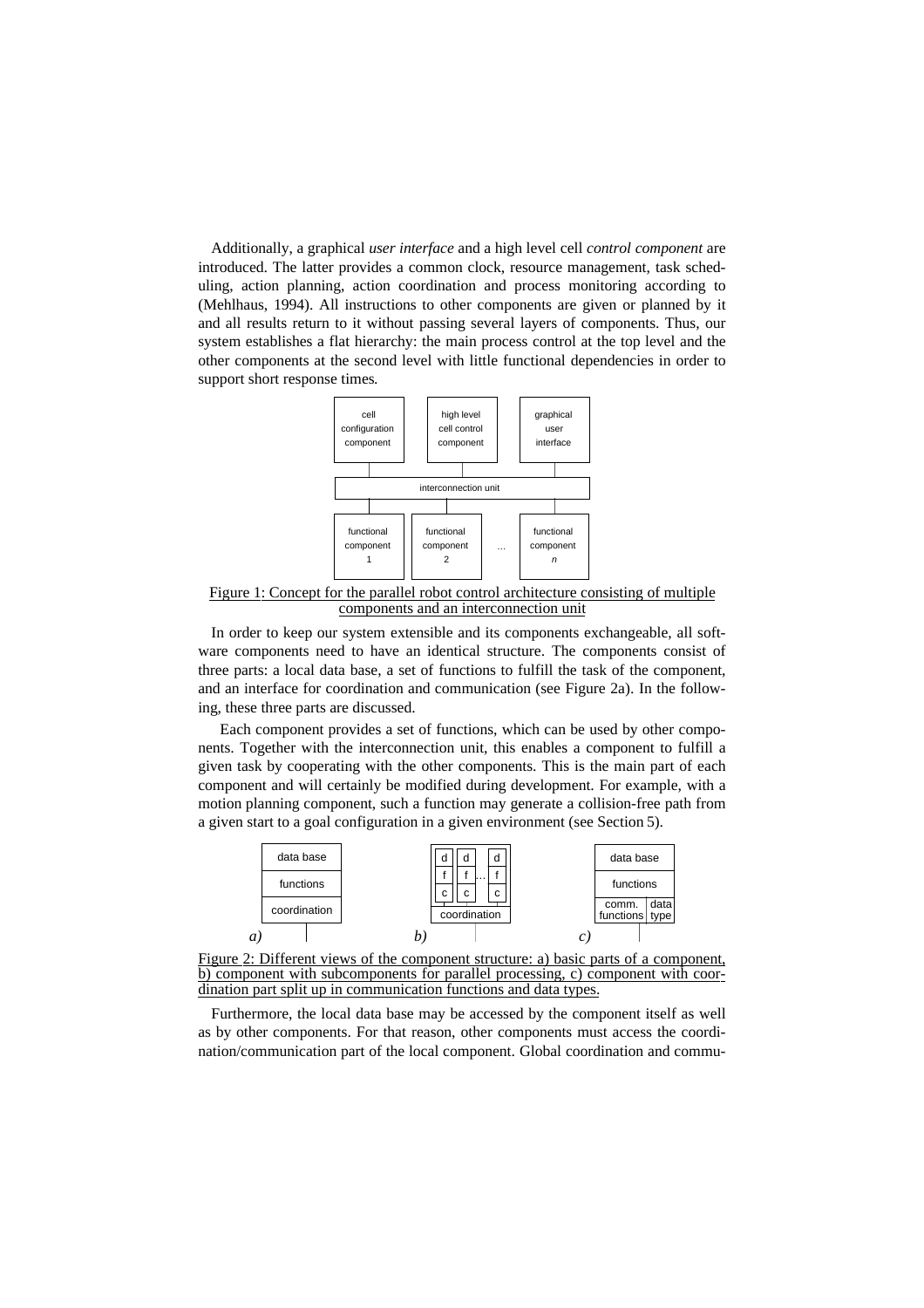nication libraries containing common communication functions and data types allow easy exchange of components.

The function part of a component may further be divided into subcomponents (see Figure 2b). These subcomponents have the same structure as described above. The subcomponents fulfill the component task by cooperation and may be easily be processed in parallel. This introduces parallel processing on the algorithm level of a robot control architecture, confer (Henrich and Höniger, 1997). Still, the coordination part of the component is necessary to keep control of the subcomponents. Additionally, the coordination part hides the subcomponents from the other components of the system.

The proposed control architecture covers several levels of parallelism introduced in (Henrich and Höniger, 1997). It can be clearly seen that parallelism at the robotics level is supported by the component concept when running components on different PEs. Presuming that components consist of related functions and build closed units, the component concept also provides parallelism on the functional and on the abstraction level. We also make use of parallelism at this level when using different PEs for at least low level robot control and high level cell control. Parallelism at the kinematics and control level are beyond the scope of this paper. For this, we can make use of an industrial robot provided with an adequate real-time control system. Additionally, there are many investigations on parallel low level robot control.

### **3 Communication Concept**

In this section, the communication part of the components and the message passing protocol are discussed. Since the components communicate by message passing, we are designing a system of communicating sequential processes, CSP (Whitcomb and Koditschek, 1990). Emphasis is laid on solutions to cope with the high time constraints of a complex manipulation task.

Regarding a parallel computer with a few PEs and wanting to make use of the full inherent parallelism of the system, we implement an asynchronous communication protocol: Neither the communication nor the computing processes have a common clock, and the cell control can invoke new tasks even if old tasks are not finished. Thus, we get a more efficient system with little waste of computing time (Gruhler, 1993) and a system which is not restricted to a synchronous remote procedure call concept, like the system reported in (Coulouris et al., 1994). For this reason and for its flexibility, we use the Parallel Virtual Machine System (Geist et al., 1994) for communication between the components. Another feature of our protocol is the use of messages including several instructions for different components, each used in a sequence of component calls which we call *instruction chains*.

Using a state transition model for components, every component has a defined state at any point in time (Mehlhaus, 1994). With the knowledge about the states of a communication partner, the coordination between the components becomes easier. Messages are sent to message handler modules, thus simplifying structural programming and detecting errors in component coordination.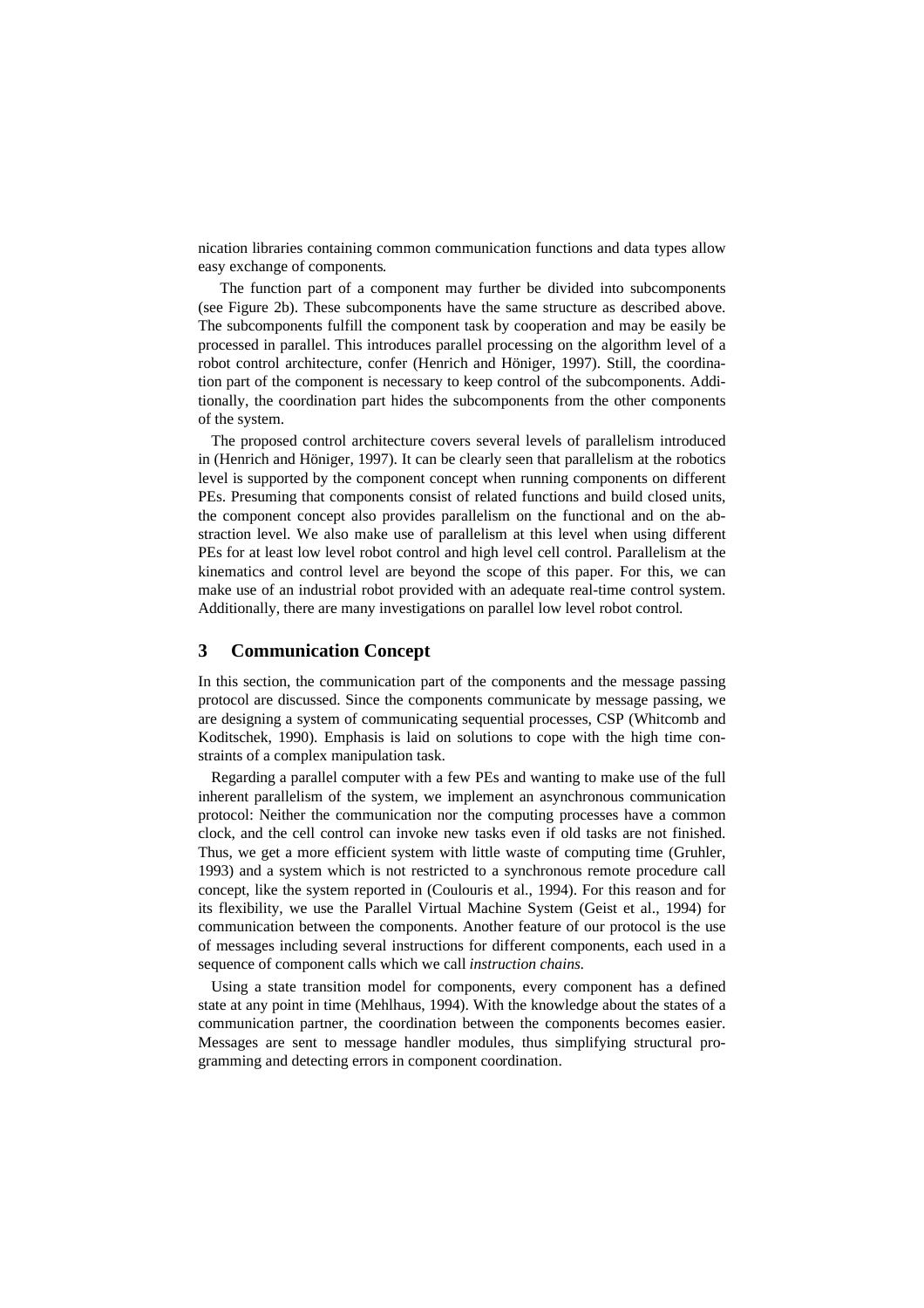In order to cooperate with other components, the components have a well defined, reusable and simple interface. It provides at least *send* and *receive* instructions with a syntax common to all components (Drachenfels, 1997). Thus, the coordination part of the components can again be subdivided into the communication functions and a set of data types (see Section 2). The data types are available to all other components enabling them to handle the transferred data (see Figure 2c).

In order to have reusable interfaces, the communication functions can be divided into standard functions, which are useful for each component, and into functions which are parameters for standard send and receive functions. Standard functions have to be written only once while instruction parameters require individual evaluation. Some examples for these two ways of implementing communication functions are listed in Table 1. These functions can also be of different types. Functions for coordination, for data transfer and for instructions are distinguished.

| Commu-           | <b>Standard functions</b> | <b>Send/receive functions</b> |
|------------------|---------------------------|-------------------------------|
| nication         |                           |                               |
| for coordina-    | terminate component()     | send(wait_for_robot_move)     |
| tion             | acknowledge_message()     | send(wait_for_planned_motion) |
|                  | wait_for_signal()         | send(send_tasks_to_component) |
| for data trans-  | get_variable()            | send(get_robot_pose)          |
| fer              | get_result()              | send(get_robot_configuration) |
|                  | send_result()             | send(get_task_list)           |
| for instructions | function_call()           | send(trigger_sensor)          |
|                  | component_begin_work()    | send(plan _motion)            |
|                  |                           | send(shoot_image)             |

Table 1: Several communication functions of the parallel robot control system

Now, the different types of message routing for instruction chains will be presented. According to the client/server mechanism, one component exchanges data with another component by calling functions from it. The other component executes this function with the transferred parameters and returns the result to the first component. This may either be the result of a complex computation or a simple acknowledgment message (Figure 3a). For saving communication overhead and for introducing parallel processing, we give special attention to the case where further components are called by the second component within such a function call (Figure 3b).



Figure 3: Three types of communication methods between single components: a) standard client/server calls, b) cascade client/server calls, c) instruction chains

Additionally, we may save time by using instruction chains, which include several instructions for several components using fewer messages (Figure 3c). Thus, in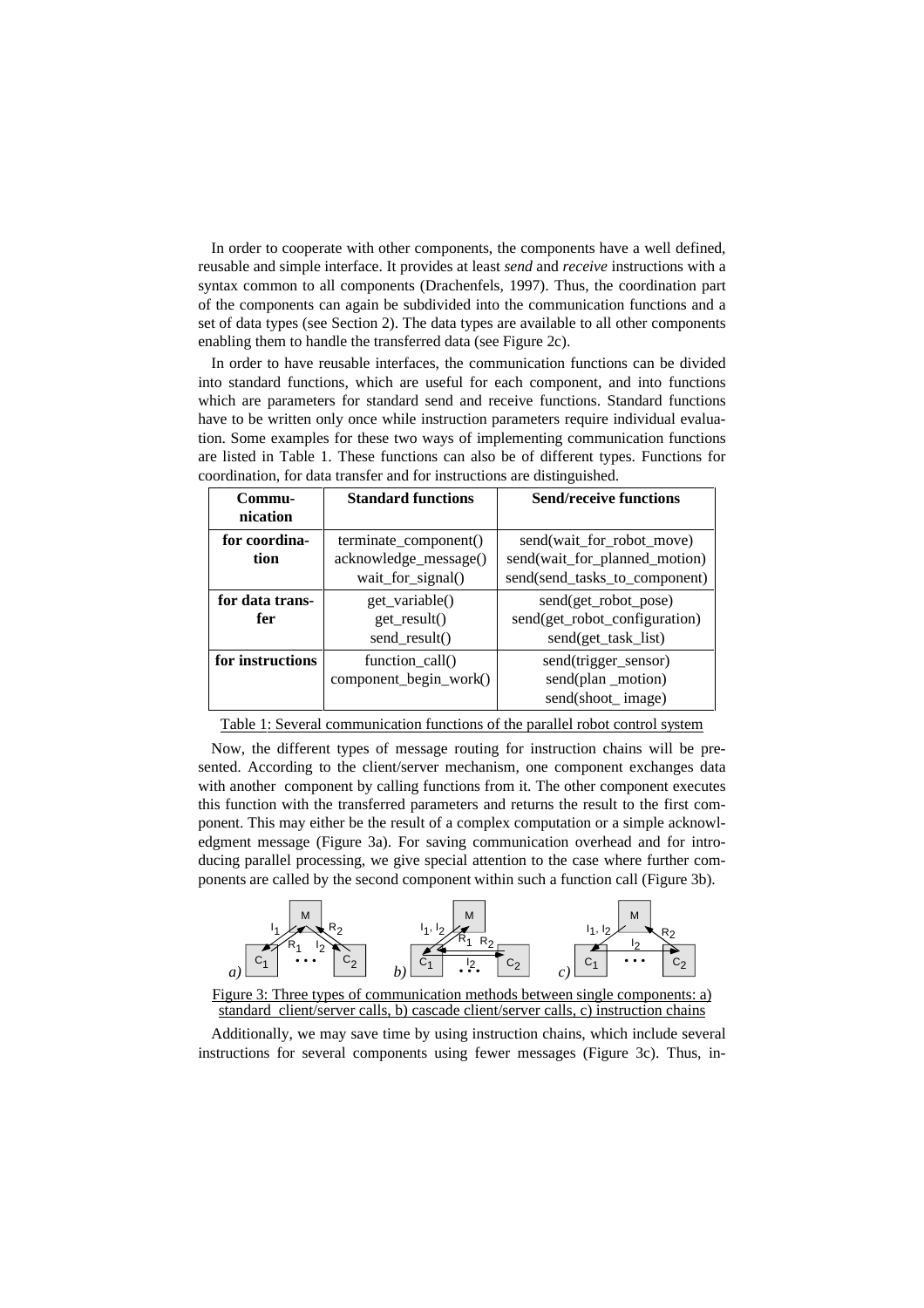structions are routed to other components and multiple instructions are packed into as few messages as possible. Here, a message must contain the complete information of all instructions in a chain and information about all parameters, even of those which will be used later. There are three ways to invoke such instruction chains: (1) one message with a list of instructions and corresponding parameter sets; (2) one single message with a meta-instruction (invoking the instruction chain) and the list of necessary parameter sets; (3) multiple messages with one instruction and corresponding parameter set each (the instructions in total make up the desired instruction chain)<sup>1</sup>. We will choose the last method because it only needs to implement a few orthogonal functions per component. This allows components and their configuration to be easily exchanged.



robot system

 $\overline{a}$ 

<sup>&</sup>lt;sup>1</sup> This method is similar to multiple client/server calls, but without the need to transfer huge result data via the initiating master component.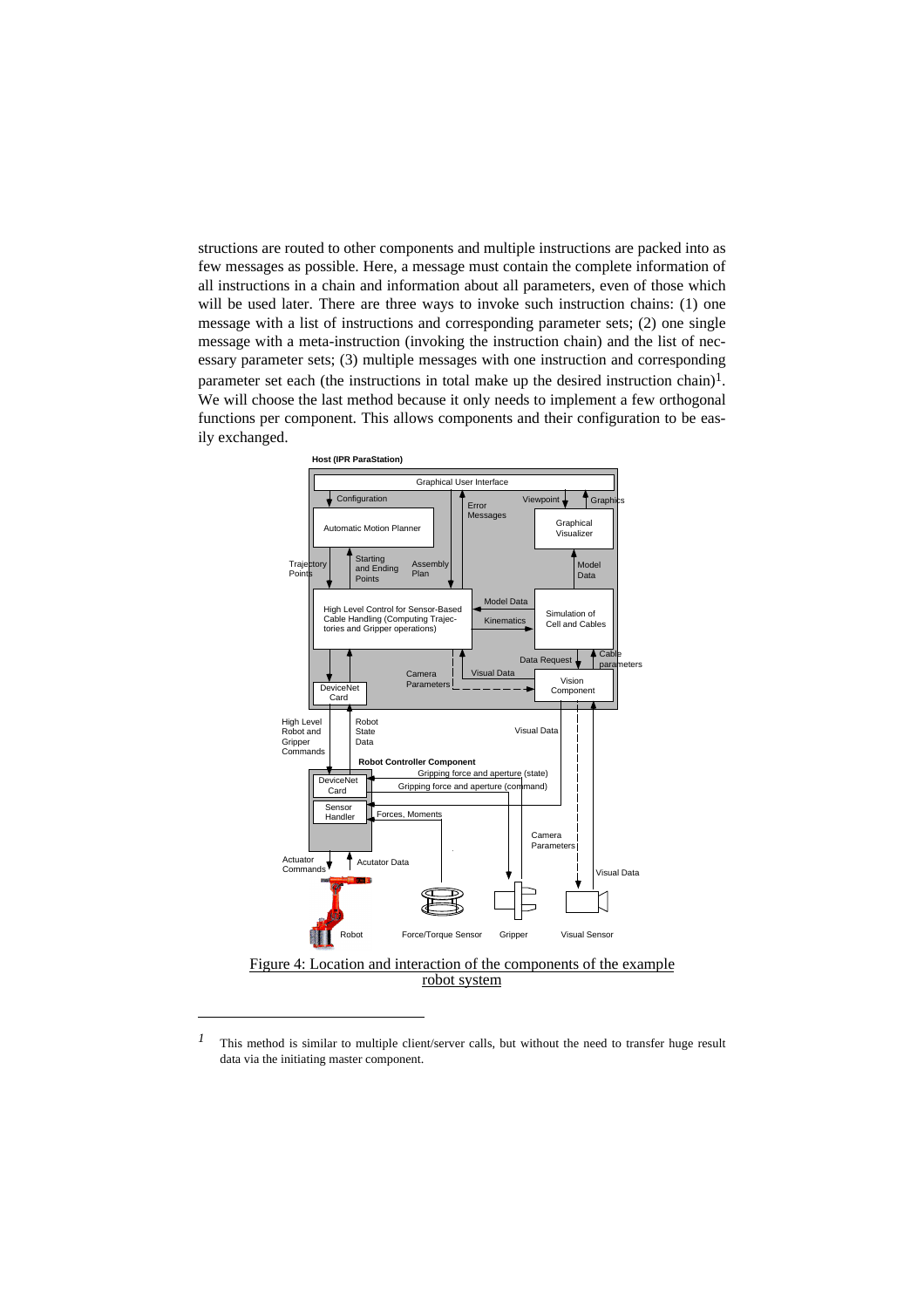#### **4 Example Robot Control System**

For validating the above described system concept with its communication mechanism, we have built up an industrial work cell. It consists of an industrial robot, a KUKA KR15, with 6 DOF and the PC-based low-level control system KUKA KRC. For manipulation tasks, the robot manipulator is equipped with a pneumatic two finger gripper, supported by a force-torque-sensor and a vision system.

The platform for the high level control architecture is a PC-based workstation cluster, the IPR-ParaStation. Each of the nine workstations has a 133 MHz Intel Pentium processor and 64 Mbytes memory. The communication is established either by an Ethernet bus or a parallel mesh-based network described in (Wurll and Henrich, 1997).

For the robot system example, the location and interaction of the components are shown in Figure 4. Each physical component is reflected by a corresponding logical component which runs at least at one node of our (parallel) host computer. The communication between the workstation cluster and the robot control unit is established by an additional DeviceNet board at one node of the cluster. The DeviceNet protocol based on a CAN bus is supported by the KRC and enables us to control the robot externally. All other peripheral components use the Ethernet for message and data exchange.

#### **5 Example Component**

One essential component of a sophisticated robot control system is the motion planning component. The subject of robot motion planning has been studied for a couple of decades and many important contributions to the problem have been made (Hwong and Ahuja, 1992). Motion planning algorithms are of great theoretical interest, but are rarely used in practice because of their computational complexity (Kamal et al., 1996). Generally speaking, speeding up the computation will enable the motion planner to cope better with problems occurring in practice.

We have introduced a new approach to parallel motion planning for industrial robot arms with 6 DOF (Wurll et al., 1998). The algorithm works in an implicit and discretisized C-space and collisions are detected by distance computation in the Cartesian workspace. This avoids the time and memory consuming obstacle transformation and free C-space calculation and, thus, enables the motion planner to work reasonably fast.

In order to make the motion planning component faster, it has been subdivided into parallel subcomponents (see Figure 2b). To provide these subcomponents with work, the search domain (C-space) is decomposed into blocks, which are cyclically mapped onto the subcomponents. For searching in a (implicit) local C-space block, we apply the well known A\*-search algorithm. The main task of the A\*-algorithm consists of the expansion and the processing of configurations, which are saved in a priority list. Collisions are detected by a fast, hierarchical distance computation in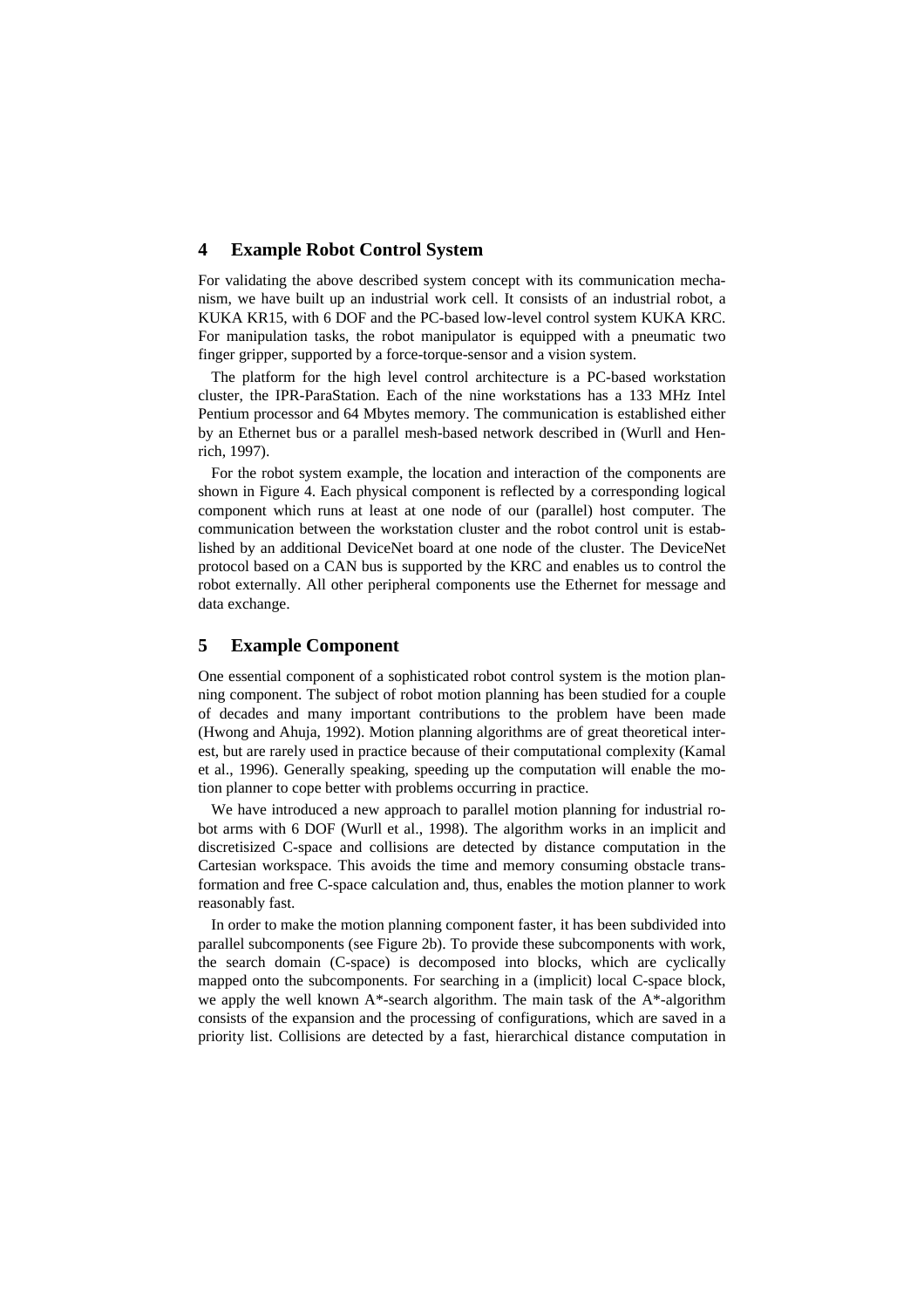the 3D workspace, based on the given CAD model of the environment and the robot (Henrich and Cheng, 1992)

### **6 Related Work**

Much work has been done in designing and implementing robot systems but most of the presented systems have special control architectures for solving special problems. Distributed architectures using explicit parallelism at the high level control are especially rare. We will therefore review some of the approaches which deal with tasks and problems similar to ours or which use design principles we consider to be important.

Distributed high level robot control systems make use of functional parallelism by dividing the system into functionally different modules which run on different PEs. The system described in (Bar-On et al., 1993), for example, achieves high efficiency by concentrating on large and efficient software modules with little communication. Those systems typically provide extensible inter-processor communication bandwidth. In the following, some classes will be distinguished:

*Shared memory systems* communicate through a common memory. An efficient system which solves the dynamics of a robot and which is hierarchically organized is described in (Graham, 1989). Besides analyzing the different buffering strategies, this work investigates pipelining the data flow for achieving maximum parallelism.

Another possibility for running distributed robot task controllers which are independent from the network structure are the commonly used *distributed operating systems*. They have the advantage that basic communication and coordination functions are provided at the system level. Systems like DCE (Schill, 1993), therefore, provide a mechanism for *remote procedure calls*. With this simple form, only synchronous communication is supported and deadlocks are possible.

Even more convenient to program are *distributed object-oriented systems*. They offer all the possibilities of common distributed systems and support remote object access. Though often remote object access can be used asynchronously, the system performance still is dependent on the low level communication structure and protocol (Gaedke and Wicke, 1997). A fully object-oriented system, which is similar to our system, is reported in (Kim et al., 1997). A flexible software architecture was designed, which allows software to be easily adapted to system changes. In contrast to our approach, the system is hierarchically organized and the tasks are evaluated synchronously. Concepts in common are the following:

- Having a component called "Workcell Manager" which orchestrates most of the cooperation activities with the other components
- Fixed cycle patterns and fixed programs for the interaction of the components solving a common task
- Interfaces of the components defined with a few simple and common operations, and components designed with as few assumptions about the cell as possible.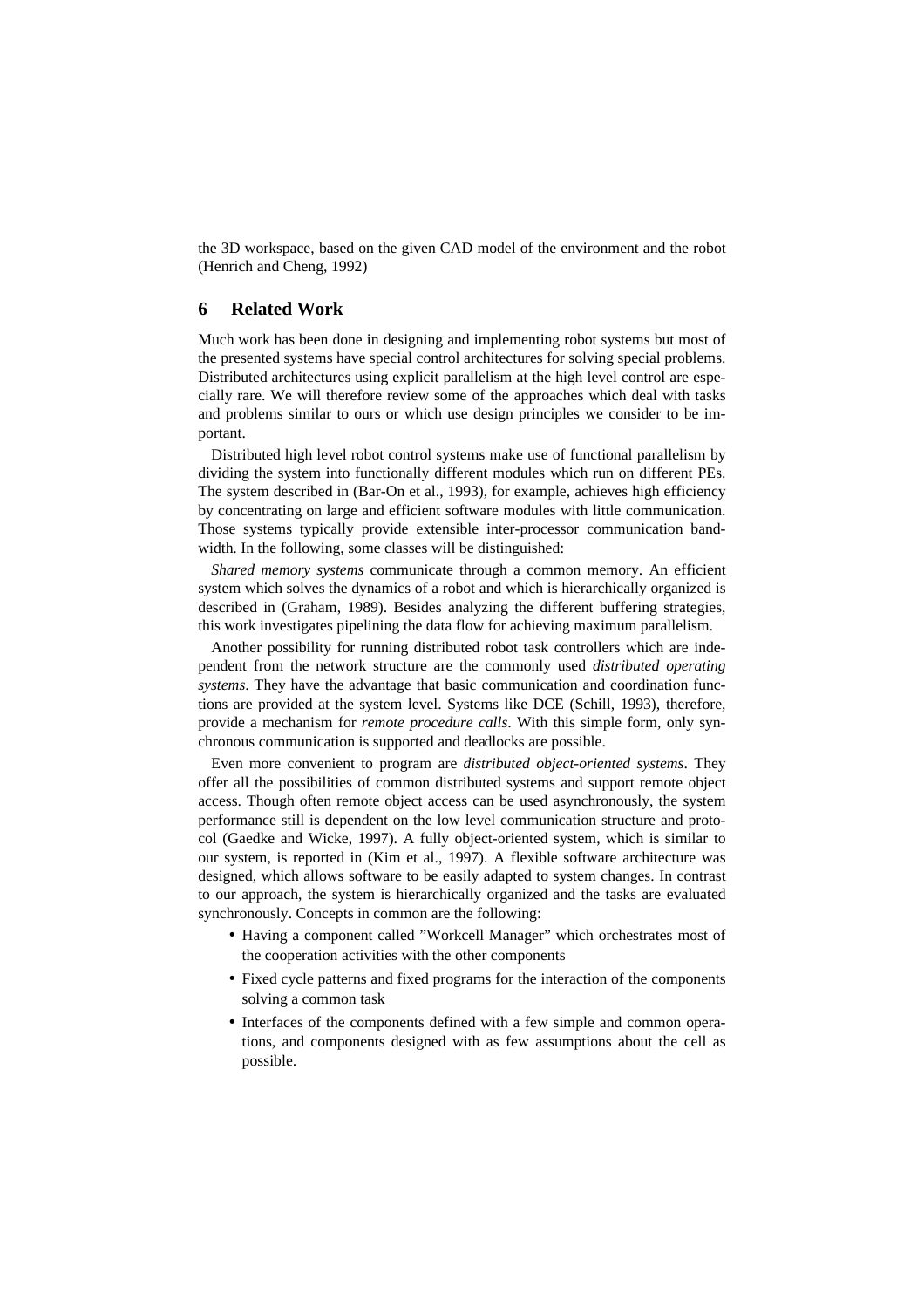Another system architecture similar to our approach is the distributed simulation system presented in (Mehlhaus, 1994). Here, a distributed and flexible system divided into functional subsystems is suggested, which can be run in parallel. One main problem investigated is the temporal and functional consistency of the world model. The dataflow must correspond directly to the flow of the material. Temporal consistency is monitored and managed by a timer component. Unfortunately, the results show no remarkable speedup and require reengineering.

More loosely coupled system architectures are defined by the *multi-agent systems* (Längle, 1997) and especially the blackboard systems (Occello and Thomas, 1992). The subsystems called *agents* are of similar size to the components of our concept and also use asynchronous communication. But due to the fact that every agent negotiates for each task with the other agents, the system includes an unacceptable overhead. Such a system may work well for advanced manipulation tasks, like cooperating robot manipulators, but it is not efficient for industrial systems where the cycle times of the task are previously given.

## **7 Summary and Future Work**

One promising method for mastering system complexity, such as a robot work cell, consists of breaking down the system into independent components. These components then can easily be mapped onto parallel PEs. The key issues of our system concept are a flat process communication hierarchy and a simple communication protocol, since the performance of parallel systems depends on both the number of PEs and the expense of communication. We therefore use rather closed and easily exchangeable components, which are driven by a high level cell control component. Communication between them is asynchronous and supports instruction chains. The high demands result from the aim to develop a robot cell for complex manipulation tasks, which force the robot control to be fast and to monitor the tasks carefully.

The main work so far has been in designing a parallel robot architecture. Future work will regard the way of implementing the proposed concept. This includes implementing both further components and the communication protocol. Then, a validation of the concept for a workcell for handling flexible material is regarded. Future implementations may also include an error detection and recovery component (Coulouris et al., 1994) which at least provides transitions into save error states and an on-line scheduling component in order to provide better system performance by redistributing the resources dynamically.

#### **8 References**

Bar-On D., Gershon D., Israeli A., Zuniga G. (1993). TRACK II: A multi-processor robot controller, In: *Proc. CompEuro Int. Conf. on Computers in Design, Manufacturing, and Production*, pp. 86-93, Prix-Erry, France.

Coulouris G., Dollimore J., Kindberg T. (1994). Distributed systems. Addison-Wesley.

Dilts D. M., Boy N. P., Whoirms H. H. (1991). The evolution of control architectures for automated manufacturing systems. In: *Jour. of Manufacturing Systems*, vol. 10.